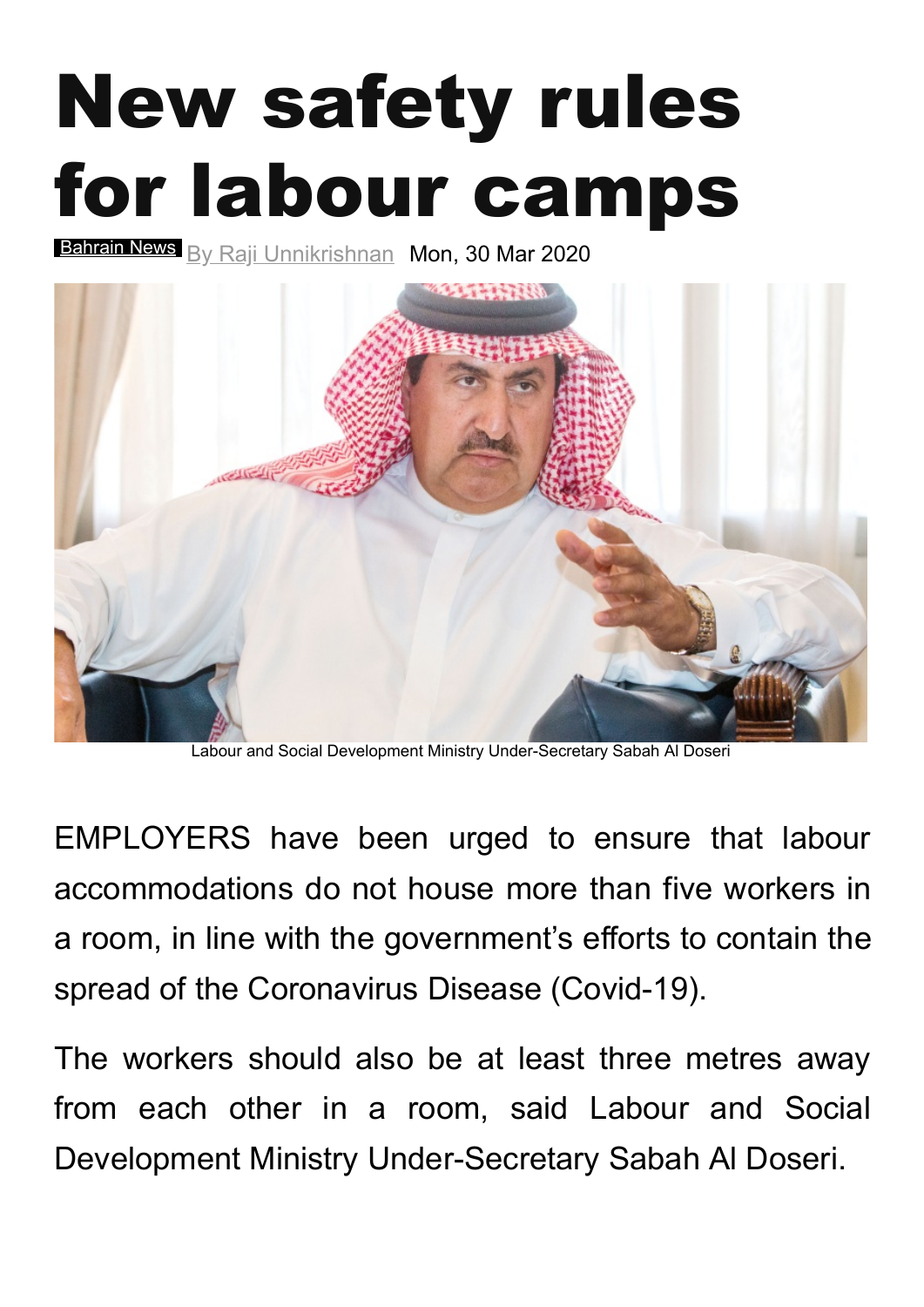He confirmed that work at construction sites can continue as normal, adding that employers should ensure precautionary measures are being taken at the workplace.

"We have to be extremely careful about our personal hygiene and labour accommodations are our major concern, " Mr Al Doseri told the GDN.

"Labour inspectors are continuing their checks at the camps and the employers are being asked to follow the health guidelines strictly.

"We are aware that most labour camps have more than five people living in a room, but in this situation it can be dangerous.

"So we ask every employer to make sure their workers are given enough space, and not more than five to a room.

"Moreover, we have put in practice social distancing, so there should be at least three-metre space separating individuals."

The GDN reported earlier this month that the ministry had asked all labour accommodations to be disinfected and sanitised.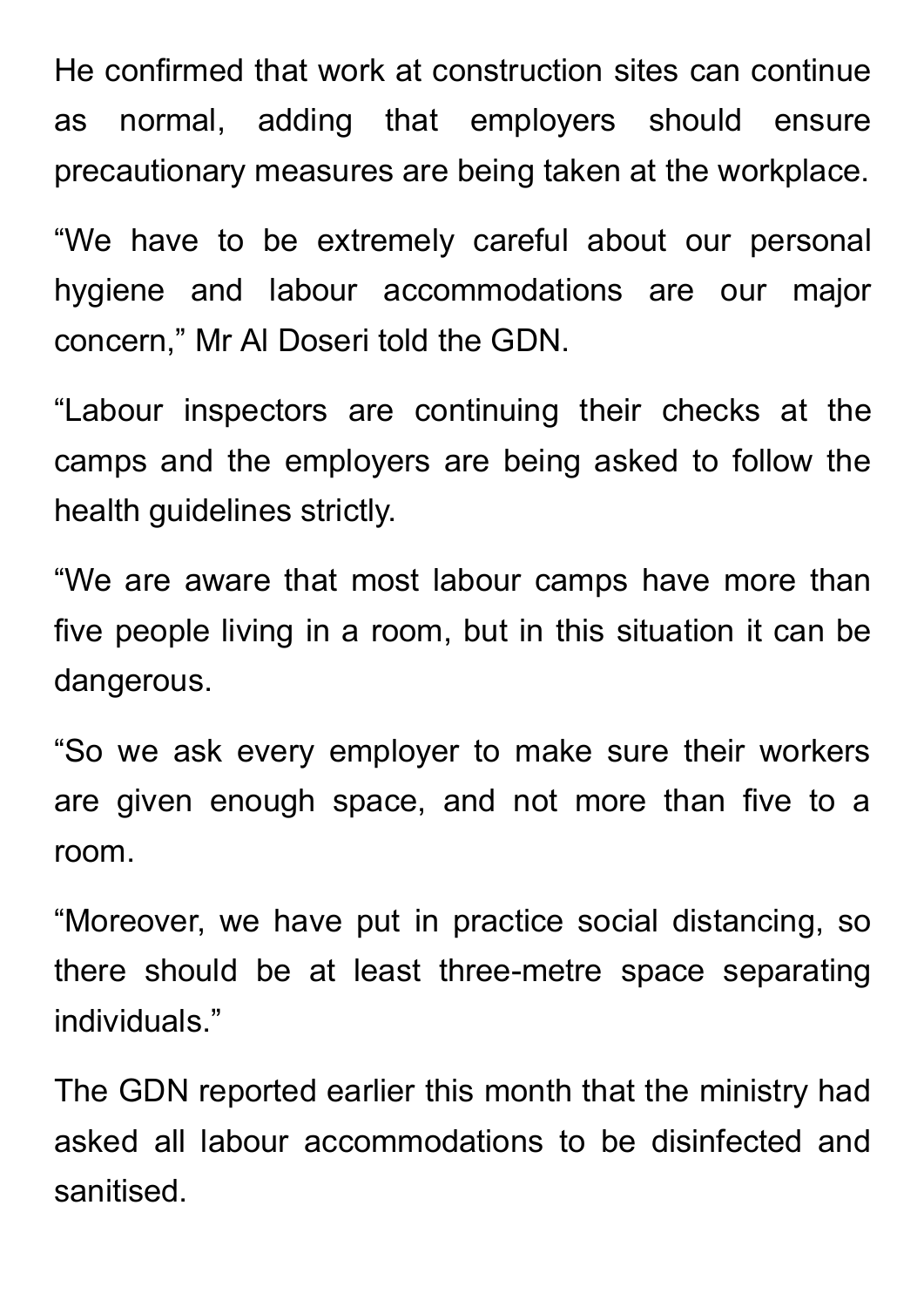Every labour camp should also have an isolation facility to treat any worker if tested Covid-19 positive.

The directive came after two labourers tested positive in a camp in Salmabad on March 6.

Mr Al Doseri admitted that it was possible that there could be more than five people at a construction site.

"We cannot limit this, but what we can do is ask employers to make sure that the workers follow health guidelines, and that the place is provided with sanitisers.

"The workers should not gather even during breaks and maintain social distancing as much as possible.

"Anyone with symptoms should be notified; there is nothing shameful about this, it is our responsibility to society that we don't harm more people by spreading the virus.

"This is a difficult time and we will overcome, provided we all stand together, " said the official.

He added that the labourers

in the Salmabad camp had completed the quarantine period and none were tested positive.